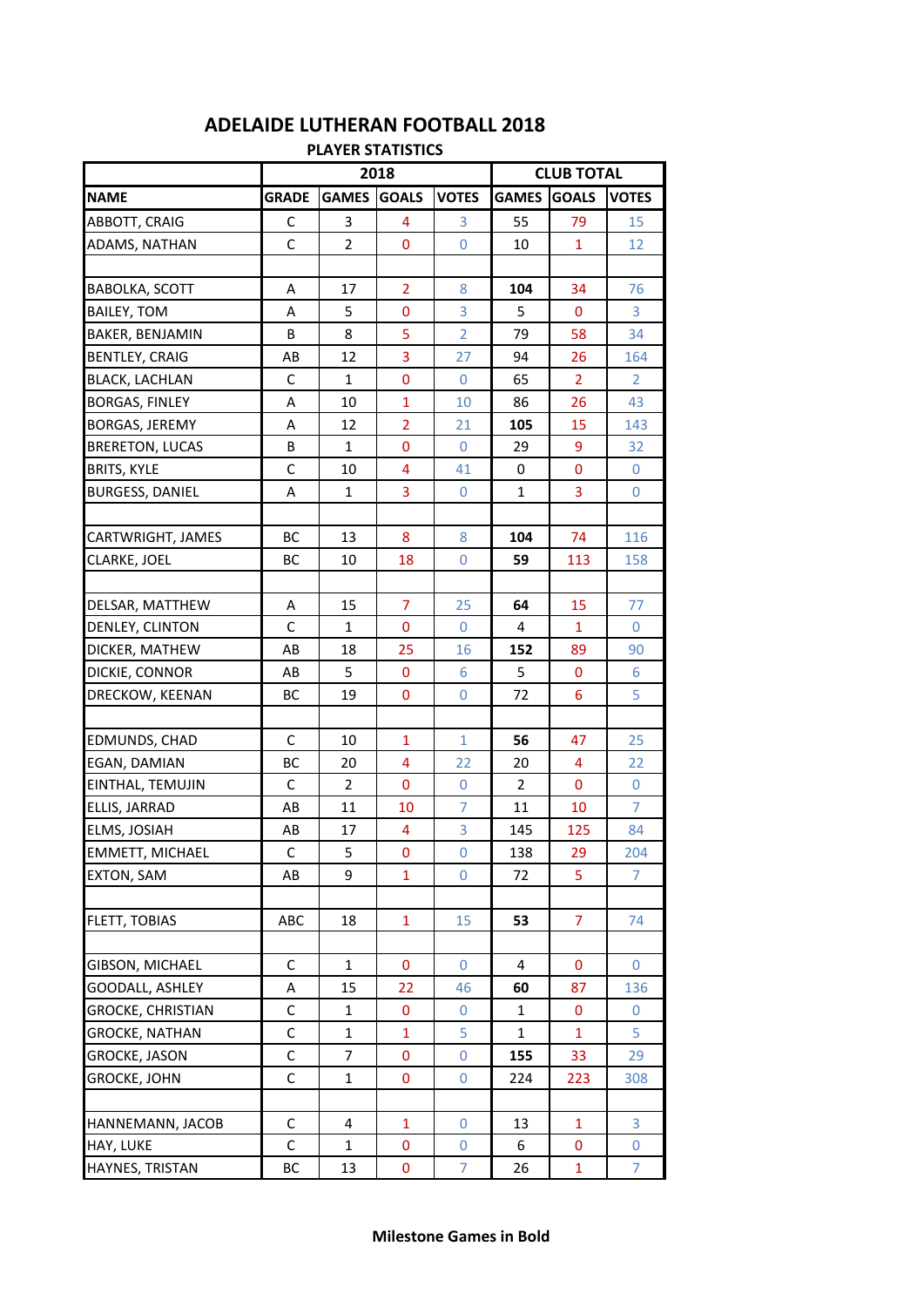| <b>PLAYER STATISTICS</b> |              |                |                |                |                   |                |                |  |  |
|--------------------------|--------------|----------------|----------------|----------------|-------------------|----------------|----------------|--|--|
|                          | 2018         |                |                |                | <b>CLUB TOTAL</b> |                |                |  |  |
| <b>NAME</b>              | <b>GRADE</b> | <b>GAMES</b>   | <b>GOALS</b>   | <b>VOTES</b>   | <b>GAMES</b>      | <b>GOALS</b>   | <b>VOTES</b>   |  |  |
| HEAVYSIDE, SAMUEL        | AB           | 15             | $\overline{2}$ | 9              | 119               | 38             | 92             |  |  |
| HEIL, SULLIVAN           | C            | $\overline{7}$ | 8              | 12             | $\overline{7}$    | 8              | 12             |  |  |
| HENDERSON, MICHAEL       | ABC          | 15             | $\overline{2}$ | 14             | 15                | $\overline{2}$ | 14             |  |  |
| HENNINGSEN, PAUL         | С            | 11             | $\bf{0}$       | 15             | 11                | $\mathbf{0}$   | 15             |  |  |
| HENTY-SMITH, JOSHUA      | AB           | 14             | 16             | 48             | 83                | 114            | 103            |  |  |
| <b>HOCKING, DAVID</b>    | C            | 2              | $\mathbf 0$    | 1              | 51                | 56             | 104            |  |  |
| <b>HICKEY, SHANE</b>     | A            | 16             | 12             | 40             | 52                | 64             | 140            |  |  |
| <b>HODGES, DAVID</b>     | BC           | 16             | 82             | 42             | 101               | 344            | 178            |  |  |
| HOKLAS, CALEB            | BC           | 14             | 29             | 10             | 122               | 210            | 153            |  |  |
|                          |              |                |                |                |                   |                |                |  |  |
| JENKE, TREVOR            | B            | 11             | $\overline{2}$ | 18             | 213               | 125            | 373            |  |  |
| JENKIN, SAMUEL           | AB           | 4              | $\mathbf{1}$   | 0              | 4                 | 1              | 0              |  |  |
| JERICHO, WARREN (KYM)    | ВC           | 3              | $\overline{2}$ | $\overline{0}$ | 185               | 110            | 211            |  |  |
| <b>JUERS, ANGUS</b>      | $\mathsf C$  | $\mathbf{1}$   | $\mathbf{1}$   | $\overline{0}$ | $\mathbf{1}$      | $\mathbf{1}$   | $\overline{0}$ |  |  |
|                          |              |                |                |                |                   |                |                |  |  |
| KAESLER, MARTIN          | C            | 6              | $\mathbf 0$    | 0              | 60                | 5              | 15             |  |  |
| KAESLER-SMITH, PAUL      | ABC          | 15             | $\overline{2}$ | $\overline{4}$ | 78                | 8              | 22             |  |  |
| <b>KLUGE, SAMUEL</b>     | C            | $\mathbf{1}$   | $\bf{0}$       | 0              | 11                | $\mathbf{0}$   | 20             |  |  |
| KOWALD, THOMAS           | A            | 17             | 36             | 15             | 107               | 184            | 173            |  |  |
| KRIEWALDT, NICK          | C            | 2              | 0              | 0              | 352               | 318            | 543            |  |  |
| <b>KUPKE, BRENDAN</b>    | Α            | 14             | $\mathbf{0}$   | 49             | 29                | 0              | 61             |  |  |
|                          |              |                |                |                |                   |                |                |  |  |
| LANE, BRODIE             | BC           | 6              | $\mathbf{1}$   | $\overline{4}$ | 132               | 37             | 137            |  |  |
| LANE, NICHOLAS           | AB           | 14             | 9              | 23             | 63                | 26             | 79             |  |  |
| LEONARD, MARK            | BC           | 3              | 0              | 1              | 19                | 16             | 29             |  |  |
| LEONARDI, MATTHEW        | $\mathsf C$  | 3              | $\mathbf{0}$   | $\overline{0}$ | 3                 | $\mathbf 0$    | $\overline{0}$ |  |  |
| LEONARDI, NICHOLAS       | C            | 10             | 0              | $\overline{2}$ | 10                | 0              | $\overline{2}$ |  |  |
| LEWIS, RICHARD           | ВC           | 15             | 0              | 10             | 52                | 6              | 13             |  |  |
| LUDWIG, DWAYNE           | B            | 19             | 6              | 50             | 66                | 41             | 185            |  |  |
|                          |              |                |                |                |                   |                |                |  |  |
| MACLEOD, CAMERON         | B            | 18             | 5              | 10             | 77                | 25             | 73             |  |  |
| MANN, KYNAN              | C            | 13             | 1              | 1              | 13                | 1              | $\mathbf{1}$   |  |  |
| MANNING, SHAUN           | ВC           | 16             | 8              | 12             | 44                | 24             | 40             |  |  |
| MATTHEWS, JACOB          | C            | 10             | $\overline{2}$ | 15             | 58                | 43             | 71             |  |  |
| MCFARLANE, MARK          | B            | 9              | 6              | 14             | 227               | 92             | 481            |  |  |
| MCLACHLAN, MATTHEW       | AB           | 13             | 14             | 6              | 46                | 23             | 46             |  |  |
| MCMAUGH, LIAM            | AB           | 12             | 5              | 6              | 12                | 5              | 6              |  |  |
| MENZ, DAVID              | ВC           | 7              | 5              | 0              | 184               | 212            | 88             |  |  |
| MENZ, MICHAEL            | В            | 1              | 3              | 0              | 76                | 75             | 47             |  |  |
| MEWETT, RILEY            | ABC          | 16             | 15             | 14             | 16                | 15             | 14             |  |  |
| MEYER, GERARD            | Α            | 13             | 0              | 3              | 13                | 0              | 3              |  |  |
| MIEGEL, ADEN             | С            | 10             | 11             | 37             | 221               | 115            | 295            |  |  |
| MILLER, BRODIE           | AB           | 12             | 5              | 11             | 26                | 7              | 13             |  |  |

## **ADELAIDE LUTHERAN FOOTBALL 2018**